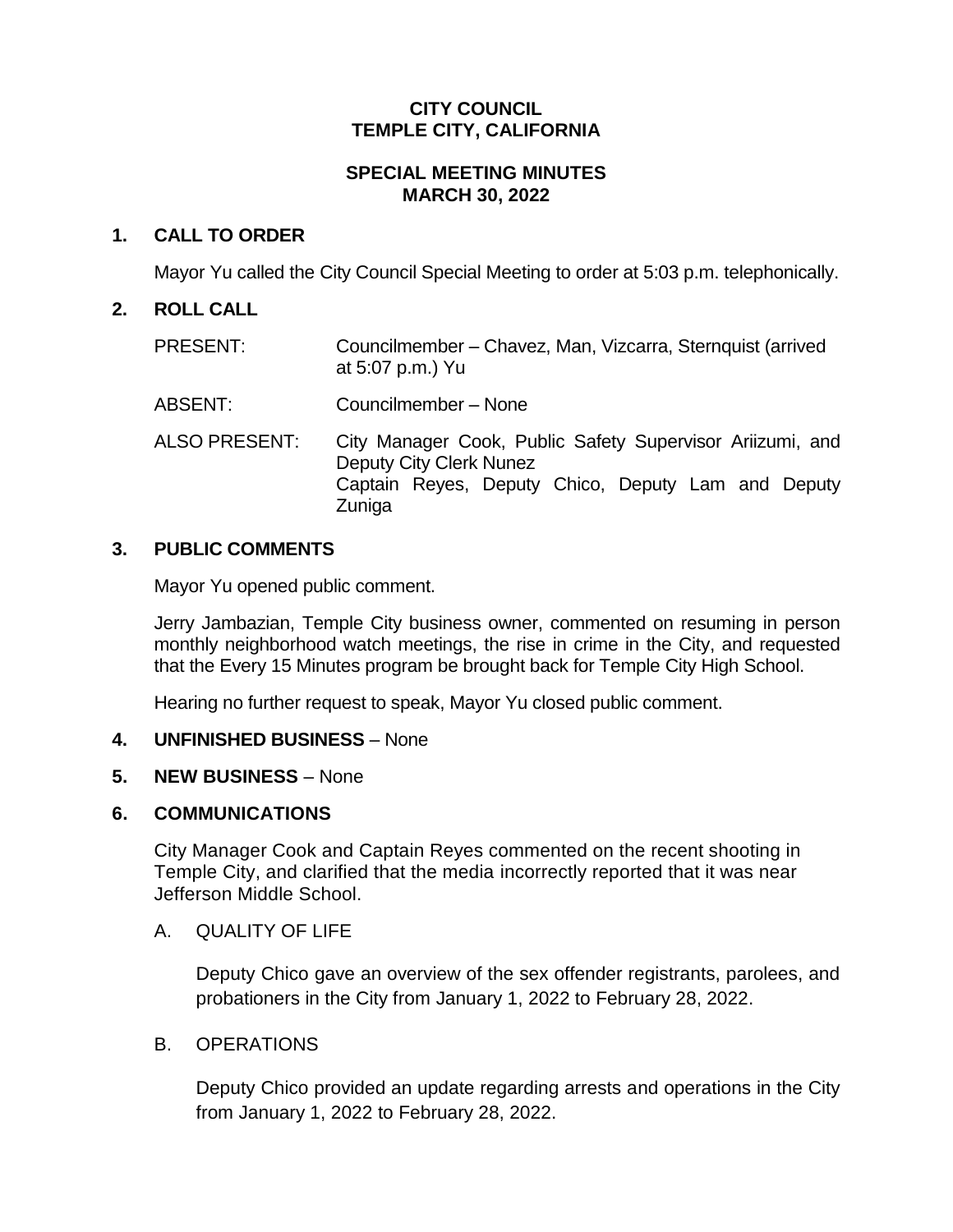#### C. CRIME TRENDS

Deputy Chico provided an overview of crime trends in neighboring cities affecting Temple City from January 1, 2022 to February 28, 2022.

#### D. NOTABLE ARRESTS

Deputy Chico provided an overview of notable arrests made in the City from January 1, 2022 to February 28, 2022.

#### E. TRAFFIC ISSUES

Deputy Chico provided an overview of traffic issues in the City from January 1, 2022 to February 28, 2022.

#### F. CRIME AND TRAFFIC STATISTICS

Deputy Chico provided an overview of the crime and traffic statistics from January 1, 2022 to February 28, 2022.

#### G. SPECIAL ASSIGNMENT TEAM ACTIVITIES

Deputy Chico provided an update on the special assignment team activities.

#### H. PUBLIC OUTREACH / EVENTS

Deputy Chico reported on the public outreach conducted by the special assignment team.

I. UPCOMING EVENTS FOR APRIL 2022

Deputy Chico announced upcoming meetings and events that will be conducted in the City.

Councilmember Man commented on drug activity in the City.

#### **7. PUBLIC COMMENTS**

Jerry Jambazian, Temple City business owner, commented that he noticed cars in the back of the old Casa Del Rey parking lot and encouraged others that if they see something, say something. He thanked City Council for listening to his comments and is looking forward to seeing everyone in person again.